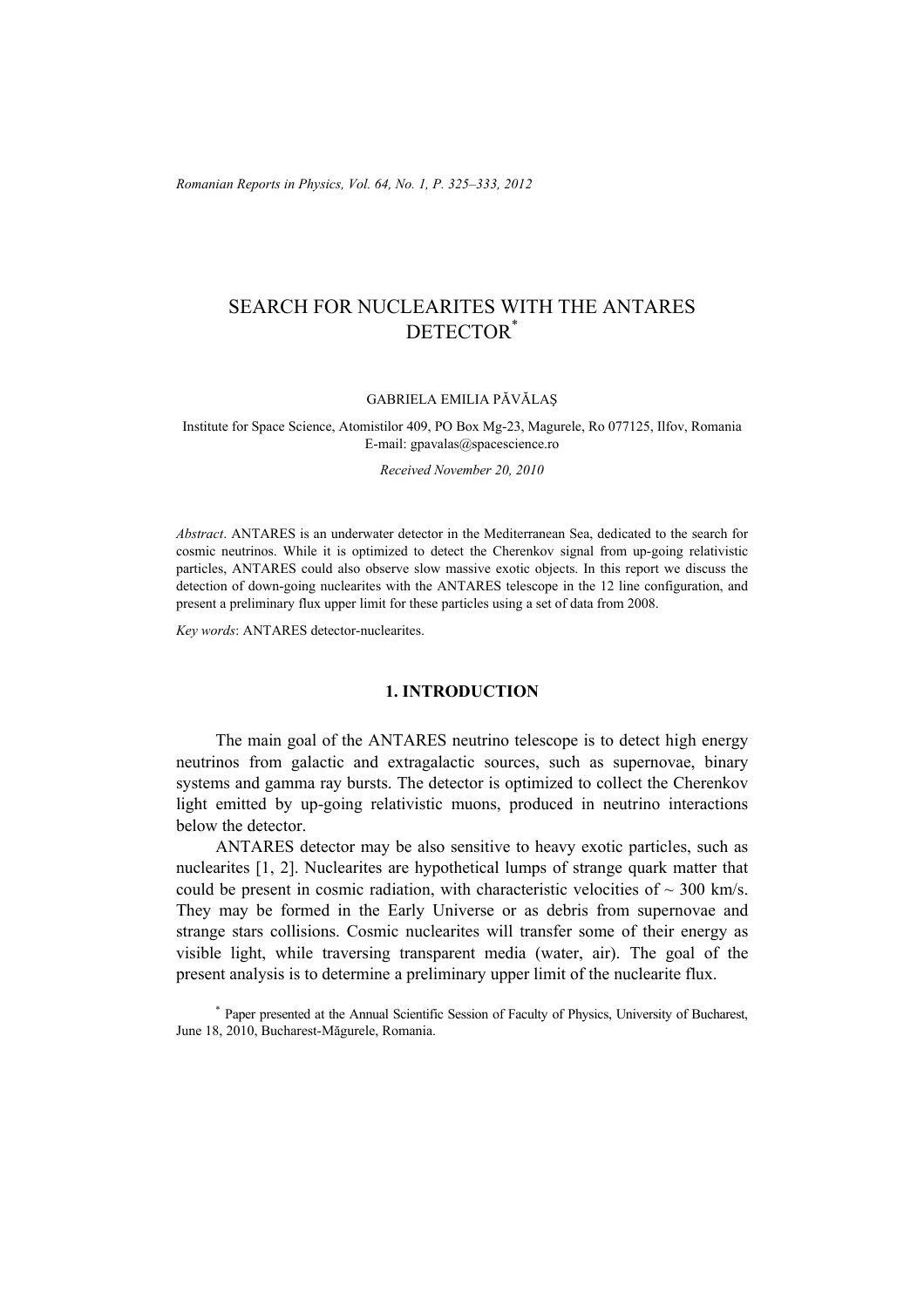### **2. THE ANTARES DETECTOR**

The ANTARES detector is located on the floor of the Mediterranean Sea, at a depth of 2.5 km, near Toulon, France. It consists of a large number of photomultiplier tubes (PMTs) placed on 12 lines anchored on the seabed. The detector is operated from a control room on shore.

The sensitive element of the ANTARES telescope is a hemispherical 10'' Hamamatsu photomultiplier tube, housed in a pressure resistant glass sphere [3]. A triplet of PMTs forms a storey, together with the read-out and control electronics. A detector line has a length of 450 m and contains 25 storeys, distributed at every 14.5 m, starting 100 m above the seabed. Every line is connected to a Junction Box, itself connected to the shore station at La Seyne-sur-Mer through a 40 km long electro-optical cable.

The 885 PMTs of the ANTARES detector in the 12 line configuration form a 3 dimensional array that instruments a surface area of about  $0.1 \text{ km}^2$ . The PMT signals larger than a preset threshold (0.3 photoelectrons) are digitized and the corresponding time and charge information (referred to as L0 hits) are sent to shore. The data are processed by a computer farm at the shore station, using different triggers for physics signals [4].

For the analysis presented here, two muon triggers have been considered, that are based on L1 hits. A L1 hit is defined either as a local coincidence on the same storey within 20 ns, or as a single L0 hit with a large amplitude, typically 3 photoelectrons. The so-called 3N muon trigger requires five local coincidences causally connected, within a time window of 2.2 µs, while the T3 muon trigger requires two coincidences between two L1 hits in adjacent or next-to-adjacent storeys. When a muon event is triggered, all PMT pulses are recorded over 4 µs in a snapshot.

The ANTARES observatory was taking data in partial configurations since March 2006, and was completed with 12 lines in May 2008. First results are presented in [5, 6].

#### **3. NUCLEARITES**

Proposed by Witten [7] and De Rujula [8], nuclearites would be stable particles of strange quark matter, with an energy density slightly higher than the ordinary matter. They would have typical galactic velocities of  $\sim 10^{-3}$ c and would interact with the surrounding medium *via* elastic and quasi-elastic collisions, with an energy loss: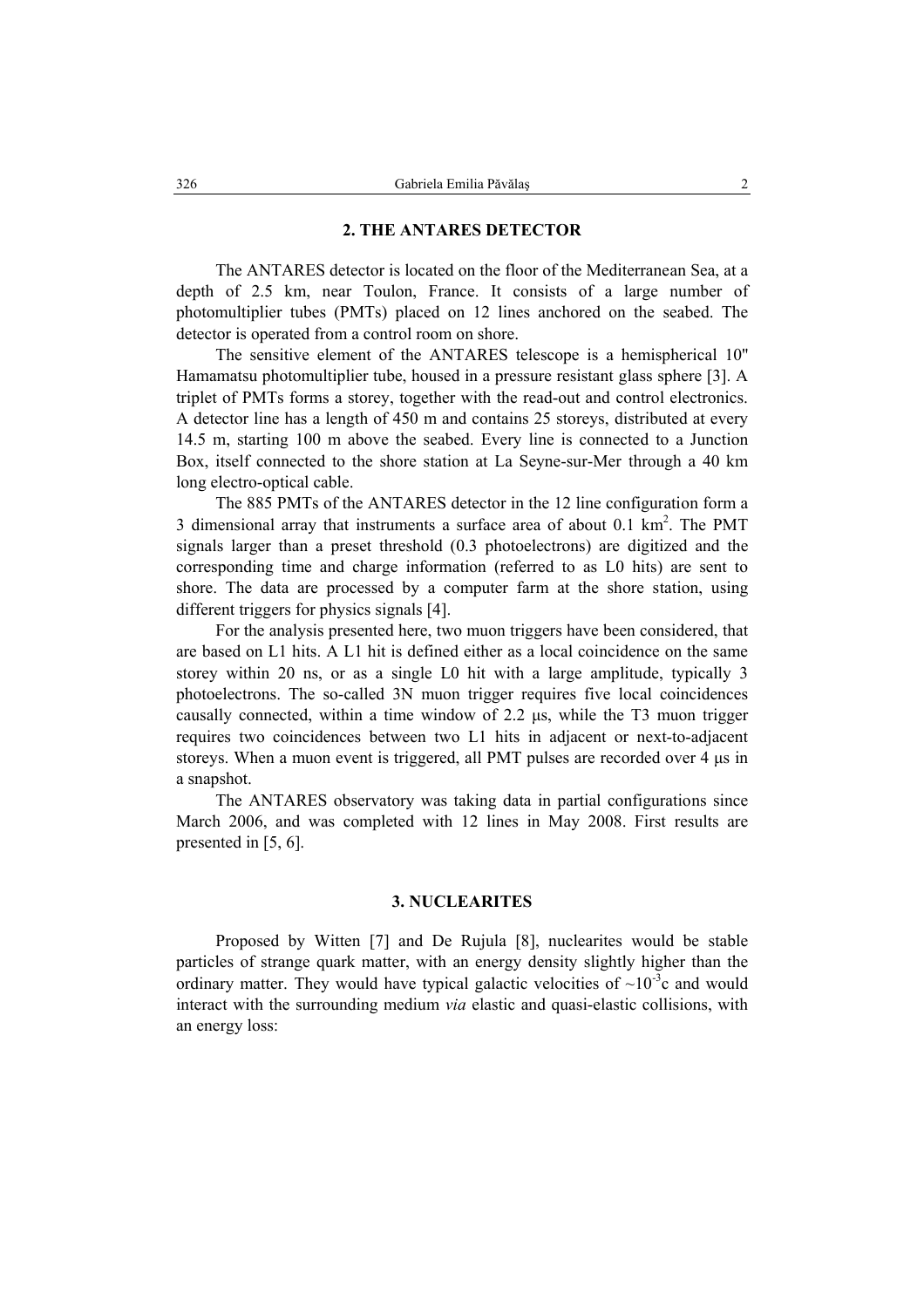$$
\frac{\mathrm{d}E}{\mathrm{d}x} = -\sigma \rho v^2,
$$

where *p* is the density of the medium, *v* is the nuclearite velocity and  $\sigma$  its geometrical cross section:

$$
\sigma = \begin{cases} \pi (3M / 4\pi \rho_N)^{2/3} & \text{for } M \ge 8.4 \times 10^{17} \text{ GeV}; \\ \pi \times 10^{-16} \text{ cm}^2 & \text{for smaller masses}, \end{cases}
$$

with  $\rho_N \approx 3.6 \times 10^{14}$  g⋅cm<sup>-3</sup>.

Nuclearites moving slowly through water would produce a thermal shock emitting blackbody radiation. The luminous efficiency in water was estimated to be  $\eta \approx 3 \times 10^{-5}$  by [8] and the number of visible photons emitted per unit path length can be computed as follows:

$$
\frac{dN_{\gamma}}{dx} = \eta \frac{dE/dx}{\pi(eV)},
$$

assuming a mean energy of visible photons of  $\pi$  eV. We show in Fig.1 the number of photons per unit path length emitted by nuclearites with the velocity  $\beta = 10^{-3}$ , for the  $10^{13}$ – $10^{18}$  GeV mass range.



Fig. 1 – Number of photons per unit path length produced by nuclearites, considering the velocity  $\beta = 10^{-3}$  for all masses.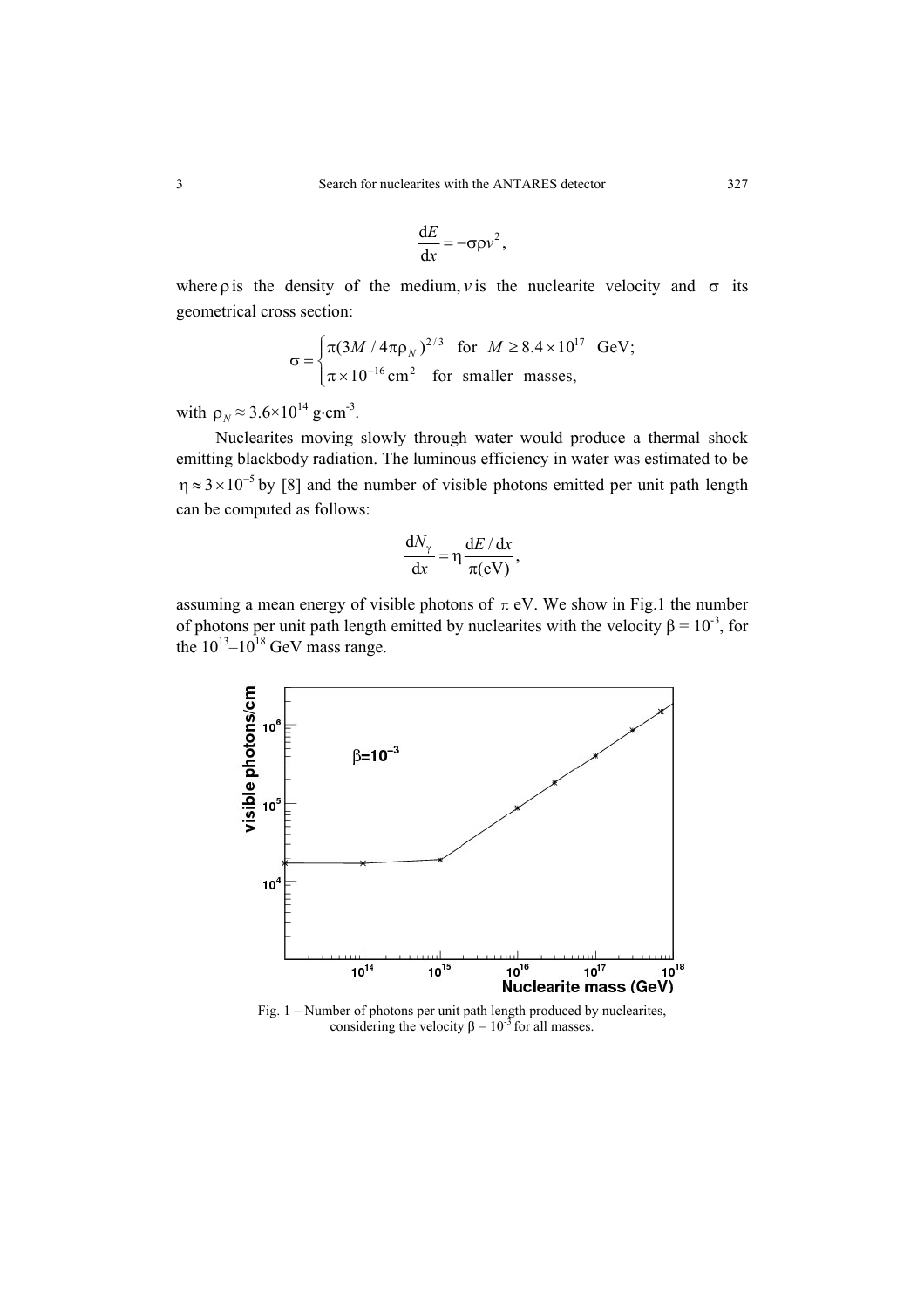## **4. SEARCH STRATEGY AND RESULTS**

The Monte Carlo simulations of nuclearite events in Antares consider as generation volume a hemisphere of 548 m radius, that surrounds symmetrically the detector. The initial point of the trajectory and the direction of the nuclearite are randomly generated. The algorithm proceeds in steps of 2 ns, evaluating the position and β of nuclearites, as well as the number of hits on the PMTs.

We have simulated down-going nuclearites in the 12 line configuration, with an initial velocity (before entering the atmosphere) of  $\beta = 10^{-3}$  and a nuclearite mass range from  $10^{15}$  to  $10^{18}$  GeV.

A typical nuclearite would cross the Antares detector in a characteristic time of  $\sim$  1 ms, producing a light signal that would exceed that of muons by several orders of magnitude. Down-going atmospheric muons represent the main background for nuclearites. The atmospheric muons were generated with the MUPAGE code [9], considering an energy range from 20 GeV to 500 TeV.

We used in our analysis a set of data taken in the 12 line configuration, from May to December 2008. The selected data set satisfies certain quality criteria, such as a baseline rate less than 120 kHz and a burst fraction (due to bioluminiscence) less than 40%. The light produced by the organisms living in the sea also contributes to the background noise in the apparatus.

Two high thresholds were used for data acquisition in 2008, 10 and 3 photoelectrons, as well as the two trigger types described in the Section 2, see Table 1.

| - - |                            |             |
|-----|----------------------------|-------------|
|     | Trigger                    | Active time |
|     | 3N, T <sub>3</sub> , 10 pe | $27.3$ days |
|     | 3N, T3, 3 pe               | $42.8$ days |

*Table 1*  Trigger types, thresholds and active time for 12 line data taken in 2008

The simulated nuclearites and atmospheric muons were processed with the 3N and T3 muon triggers, and background noise was added from a selection of runs.

We found that the lower detectable nuclearite mass with both 3N and T3 triggers is  $10^{15}$  GeV. Due to the fact that nuclearites are slowly moving particles, both the 3N and T3 trigger may record more consecutive snapshots corresponding to a single nuclearite event.

The T3 trigger is much more efficient than the 3N trigger for nuclearites, due to the less restrictive selection conditions. For example, when 3N and T3 triggers are applied simultaneously on the nuclearite sample of  $10^{18}$  GeV mass, about 82% of the snapshots are produced by the T3 trigger.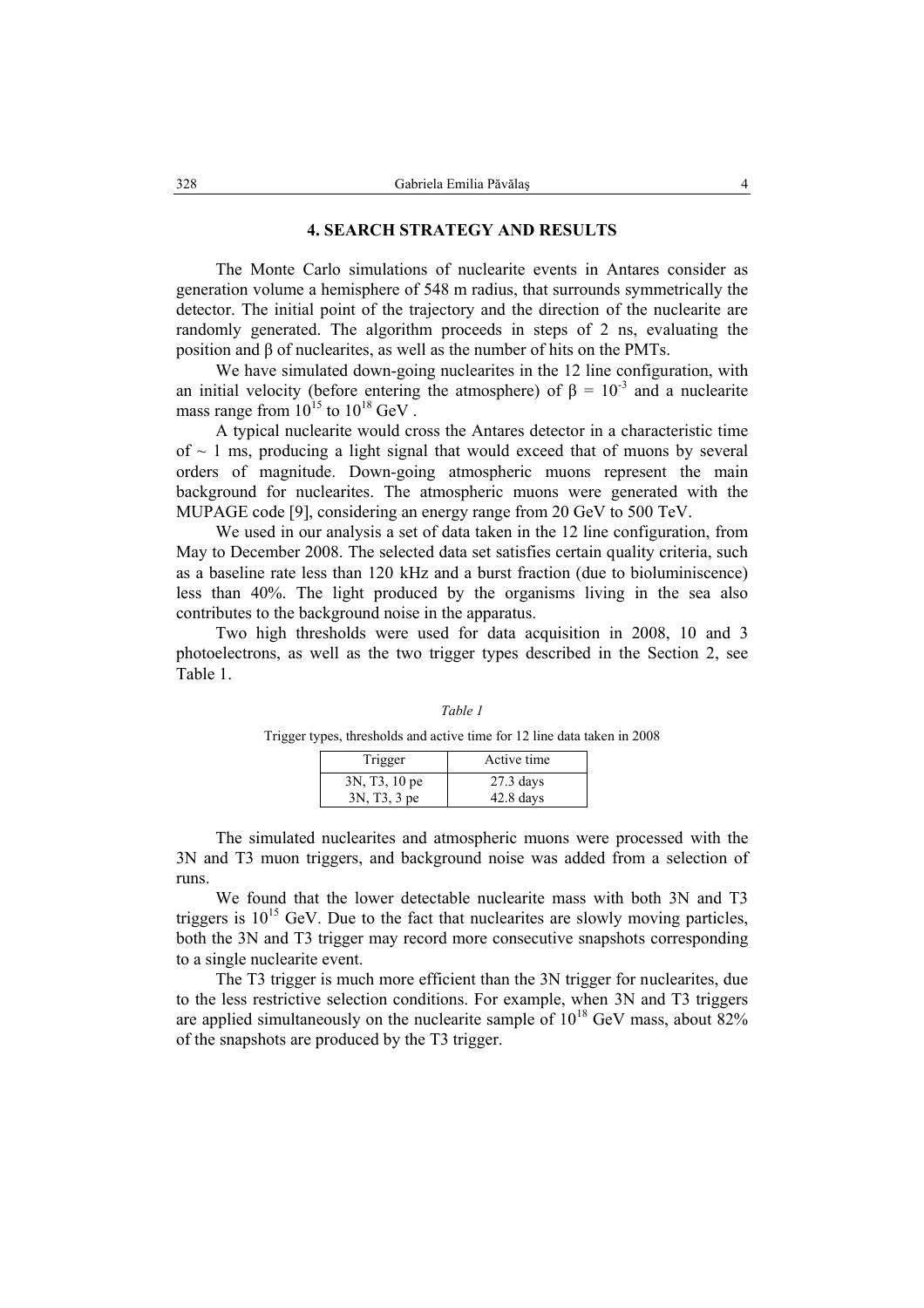

Fig. 2 – Normalized distributions of the number of  $L_0$  hits/per snapshot for simulated nuclearites (dash-dot line), muon events (dotted line) and experimental data (continuous line).

In order to define selection criteria for the nuclearite signal, we studied several parameters at the trigger level. These are the number of L1 hits (see Section 2), the number of single hits (L0 hits, defined as hits with a threshold greater than 0.3 photoelectrons), and the duration of the L1 cluster (defined as the time difference between the last and the first L1 hits of a snapshot), where a snapshot contains all the hits from a muon triggered event.

In the following, we compare parameter distributions, normalized to 1, for simulated nuclearites, atmospheric muons and data taken with 12 lines in 2008, at 3 pe high threshold.

The distributions of the number of L0 hits per snapshot are represented in Fig. 2, for simulated nuclearites (dash-dot line), muons (dotted line) and data (continuos line). We observe a significant excess of L0 hits for the nuclearite distribution, that makes this parameter a good discriminative variable. The data-MC muons agreement is relatively good, with some discrepancy at the tail of the distributions.

The distributions of the number of L1 hits per snapshot are shown in Fig. 3, for simulated nuclearites (dash-dot line), muons (dotted line) and data (continuos line). An excess of L1 hits for the nuclearite distribution is also seen.

The last parameter studied is the duration of the L1 cluster, shown in Fig. 4. The longer duration of the L1 cluster for nuclearite snapshots is due to their larger light output.

The sharp cut at 2 200 ns in dt distributions of Fig. 4 is due to the condition in the T3 trigger that defines the maximum time window of a relativistic particle in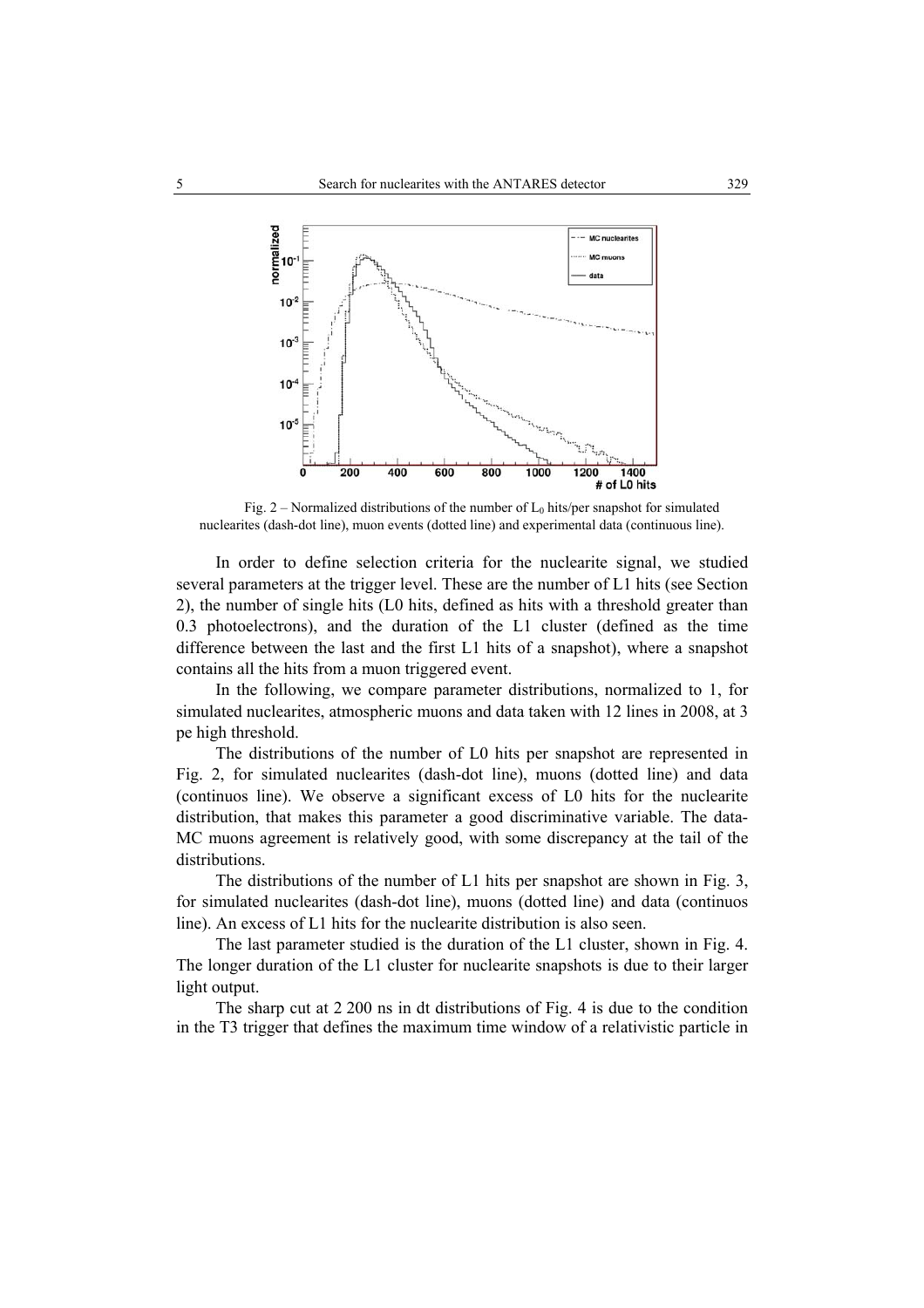the detector. Nuclearites produce a long trail of light in the detector spanned over hundreds of microseconds to few milliseconds, seen as a series of connected snapshots.



Fig. 3 – Normalized distributions of the number of  $L_1$  hits/per snapshot for simulated nuclearites (dash-dot line), muon events (dotted line) and experimental data (continuous line).

We tested several cuts on MC samples and data using individual parameters, that provided a good efficiency for nuclearite events, but a less efficient noise rejection. We also tested some cuts using linear combinations of parameters, and found a linear cut using the number of L1 hits and L0 hits that gives a better noise rejection efficiency.



Fig. 4 – Normalized distributions of the L1 cluster duration (d*t*) for simulated nuclearites (dash-dot line), muon events (dotted line) and experimental data (continuous line).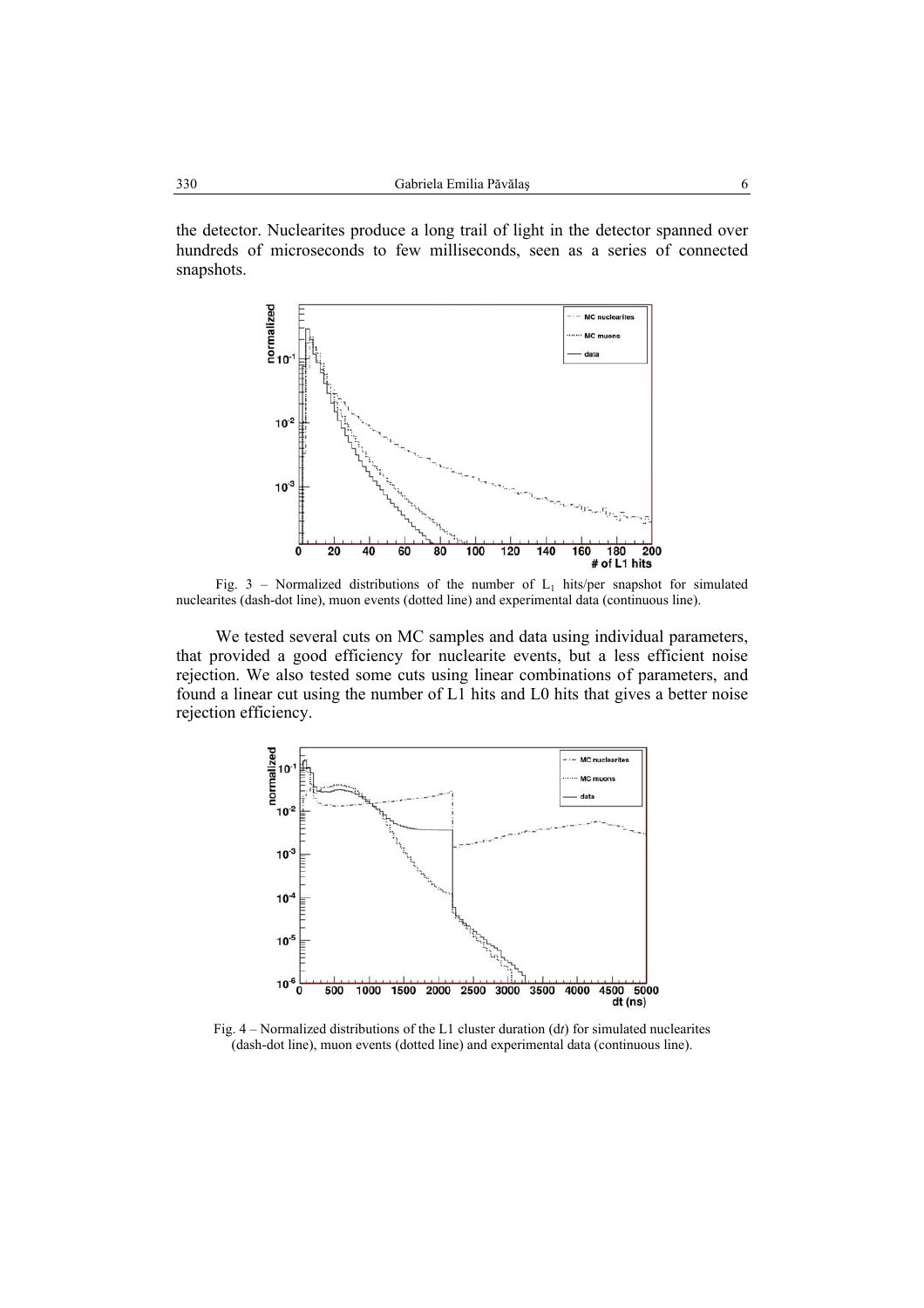So, we defined the first cut (C1) as  $L1 < 0.245 \times L0-276.9$ , as well as a second cut (C2), that requires two consecutive triggered snapshots in less than 1 ms, the so-called multiple snapshot cut. A similar search strategy for nuclearites was presented in [2].

The efficiencies of the two cuts on MC nuclearites are given in Table 2, for the mass range  $10^{15}$ – $10^{18}$  GeV in the 12 line configuration. After applying the cuts on nuclearite events, only events with mass higher or equal to  $10^{16}$  GeV remain.

In case of the 12 line data, 2 events remain for data taken at 10 pe high threshold and none for data taken at 3 pe threshold, which gives a rejection efficiency of the two cuts of practically 100%. The events remaining in data are related to the biological environmental activity and are considered as backgound.

| anı |  |
|-----|--|
|     |  |

Efficiencies of the linear and multiple snapshot cuts for nuclearite samples

| Nuclearite        | MC triggered | C1 efficiency | C1 & C2    |
|-------------------|--------------|---------------|------------|
| sample            | events       |               | efficiency |
| 12 lines, $10$ pe | 25974        | $60.9\%$      | 54.7%      |
| 12 lines, $3$ pe  | 28049        | 64.4%         | 52.2%      |

The 90% C.L. flux upper limits are calculated with the Feldman-Cousins formula [10], considering events with a Poisson distribution:

$$
\phi_{90} = \frac{\mu_{90}}{A \times T},
$$

where  $\mu_{90}$  is a function of the number of observed events and of the expected background, taken from the Feldman-Cousins tables, *A* is the detector acceptance, and *T* is the active time corresponding to data taken at 3 pe and 10 pe thresholds.

The effective acceptance *A* of ANTARES to a down-going flux of nuclearites is computed for each mass as follows:

$$
A = 2\pi \times S \times \frac{N_{nucl}}{N_{sim}},
$$

where *S* is the area of the hemisphere and  $\frac{N_{nucl}}{N_{mincl}}$ *sim N N* is the ratio of the number of

nuclearite events that passed the selection cuts to the number of simulated events.

The flux upper limits for nuclearites are computed for the active periods of the 12 line ANTARES data taken at 10 pe and 3 pe high thresholds, for no observed signal. Since the results obtained for each threshold are independent, we determined a preliminary global upper limit for the nuclearite flux using the 12 line data, as shown in Fig. 5. We also represented the upper limits obtained by two experiments that were searching for nuclearites. One of them is MACRO [11], an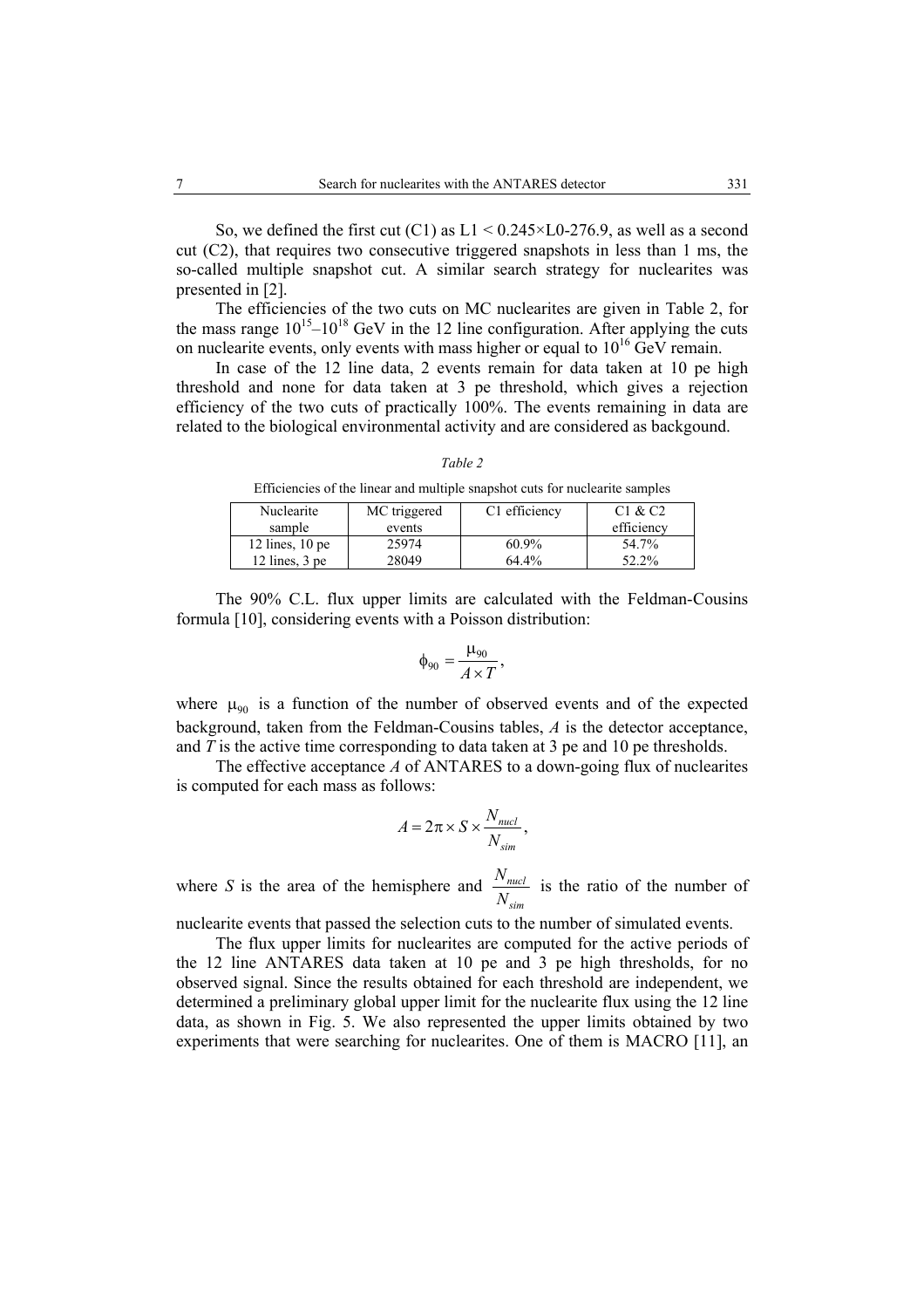underground detector at Gran Sasso, in Italy, that took data for about 8 years and the other one is SLIM [12], an experiment using plastic nuclear track detectors at high altitude, in Bolivia.



Fig.  $5 -$  Flux upper limit for down-going nuclearites using  $\sim$  70 days of data taken with ANTARES detector in 12 line configuration in 2008.

This result shows that the ANTARES detector is sensitive to massive exotic particles, even in the absence of a dedicated trigger. The global flux upper limit for down-going nuclearites obtained with the 12 line data set improves the MACRO result by more than a factor 5 for nuclearite masses greater than  $10^{17}$  GeV.

### **5. CONCLUSIONS**

We presented a search strategy and a preliminary flux upper limit for nonrelativistic nuclearites using a set of 12 line ANTARES data. The flux upper limit for this configuration of the ANTARES detector improves the upper limit for heavy nuclearites obtained by the MACRO experiment.

#### REFERENCES

- 2. G. Pavalas, N. Picot-Clemente, Proceedings of the 31<sup>st</sup> ICRC, Lodz 2009, arXiv:0908.0860.
- 3. J. A. Aguilar et al. (ANTARES Collaboration), Nucl. Instrum. Meth., **A555**, 132 (2005).
- 4. J. A. Aguilar et al. (ANTARES Collaboration), Nucl. Instrum. Meth., **A570**, 107 (2007).

<sup>1.</sup> V. Popa, Nucl. Instrum. Meth., **A567**, 480 (2006).